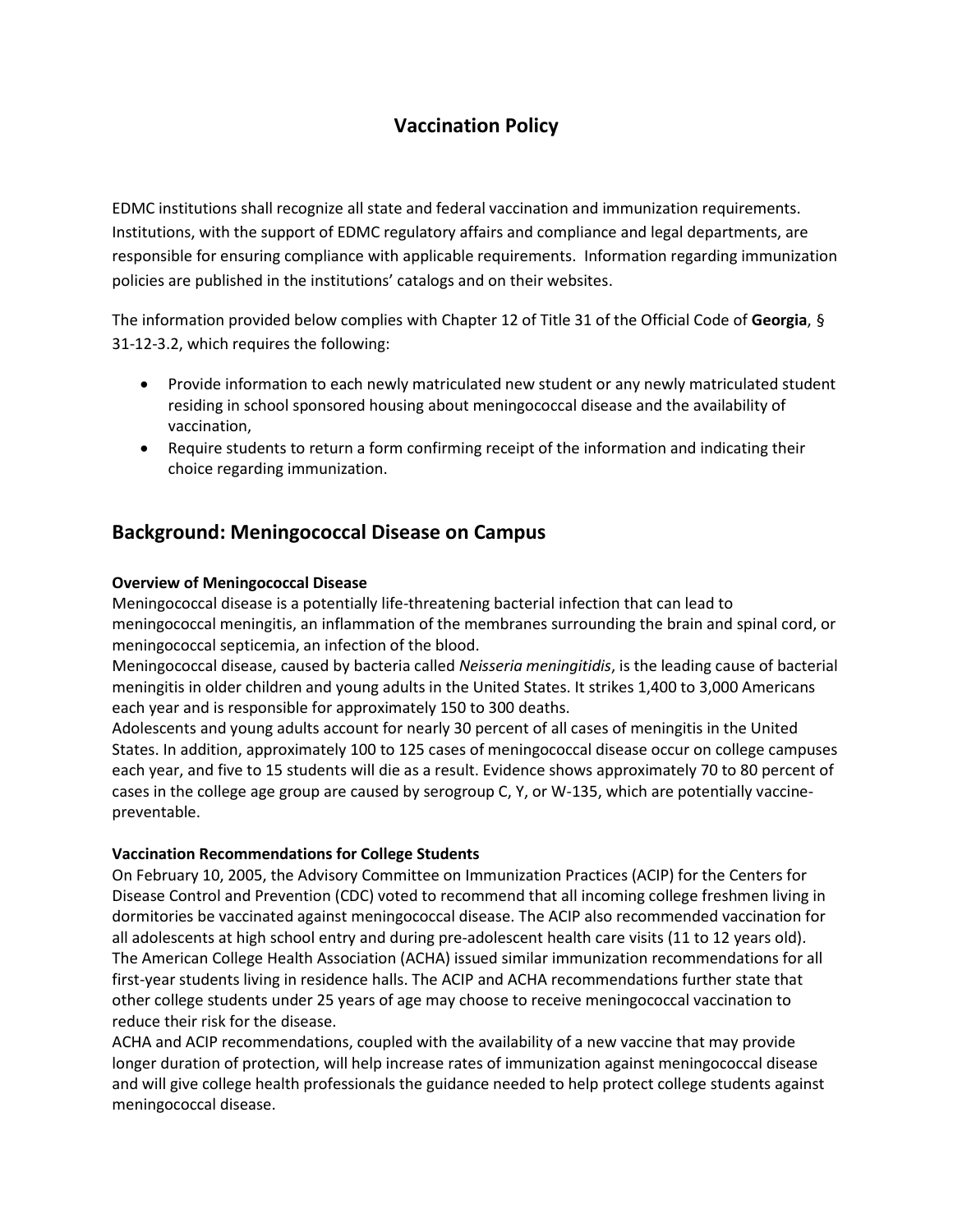## **Meningococcal Disease Caused by Five Strains/Serogroups**

Five predominant strains or serogroups of *N. meningitidis* account for most cases of meningococcal disease. These are A, B, C, Y, and W-135. The currently available vaccine protects against four of the five strains (A, C, Y, and W-135), and evidence shows approximately 70 to 80 percent of cases in the college age group are caused by serogroup C, Y or W-135, which are potentially vaccine-preventable. No vaccine is available for widespread vaccination against serogroup B.

## **Transmission and Symptoms of the Disease**

Meningococcal disease is contagious, progresses very rapidly, and can lead to death within only a few hours of onset; one in ten cases is fatal. The bacteria are spread person-to-person through the air by respiratory droplets (e.g., coughing, sneezing). The bacteria also can be transmitted through direct contact with an infected person, such as oral contact with shared items like cigarettes or drinking glasses, and through kissing.

Meningococcal bacteria attach to the mucosal lining of the nose and throat, where they can multiply. When the bacteria penetrate the mucosal lining and enter the bloodstream, they move quickly throughout the body and can cause damage to various organs.

Many people in a population can be a carrier of meningococcal bacteria (up to 11 percent) in the nose and back of the throat, and usually nothing happens to a person other than acquiring natural antibodies. Symptoms of meningococcal disease often resemble those of the flu or other minor febrile illness, making it sometimes difficult to diagnose, and may include high fever, severe headache, stiff neck, rash, nausea, vomiting, fatigue, and confusion. Students who notice these symptoms – in themselves, friends, or others – especially if the symptoms are unusually sudden or severe, should contact their doctor or local hospital.

If not treated early, meningitis can lead to death or permanent disabilities. One in five of those who survive will suffer from long-term side effects, such as brain damage, paralysis, hearing loss, seizures, or limb amputation.

#### **Persons at Risk for the Disease, Including College Students**

Meningococcal disease can affect people at any age. Infants are at the highest risk for getting the disease. Disease rates fall through later childhood but begin to rise again in early adolescence, peaking between the ages of 15 and 20 years.

Due to lifestyle factors, such as crowded living situations, bar patronage, active or passive smoking, irregular sleep patterns, and sharing of personal items, evidence suggests that college students living in residence halls are more likely to acquire meningococcal disease than the general college population. Prior to 1971, military recruits experienced high rates of meningococcal disease, particularly serotype C disease. The United States military now routinely vaccinates new recruits. Since the initiation of routine vaccination of recruits, there has been an 87 percent reduction in sporadic cases and a virtual elimination of outbreaks of invasive meningococcal disease in the military.

In addition to increased risk because of crowded living situations, proximity to a person diagnosed with disease (e.g., being a household contact) also increases one's risk of disease. Other factors also increase risk, such as a compromised immune system (which might be caused by HIV/AIDS or taking certain chemotherapy or immuno-suppressants) or having no spleen. Even something as simple as a respiratory tract infection may increase the risk of getting the disease. Certain genetic risk factors also may increase susceptibility to infection.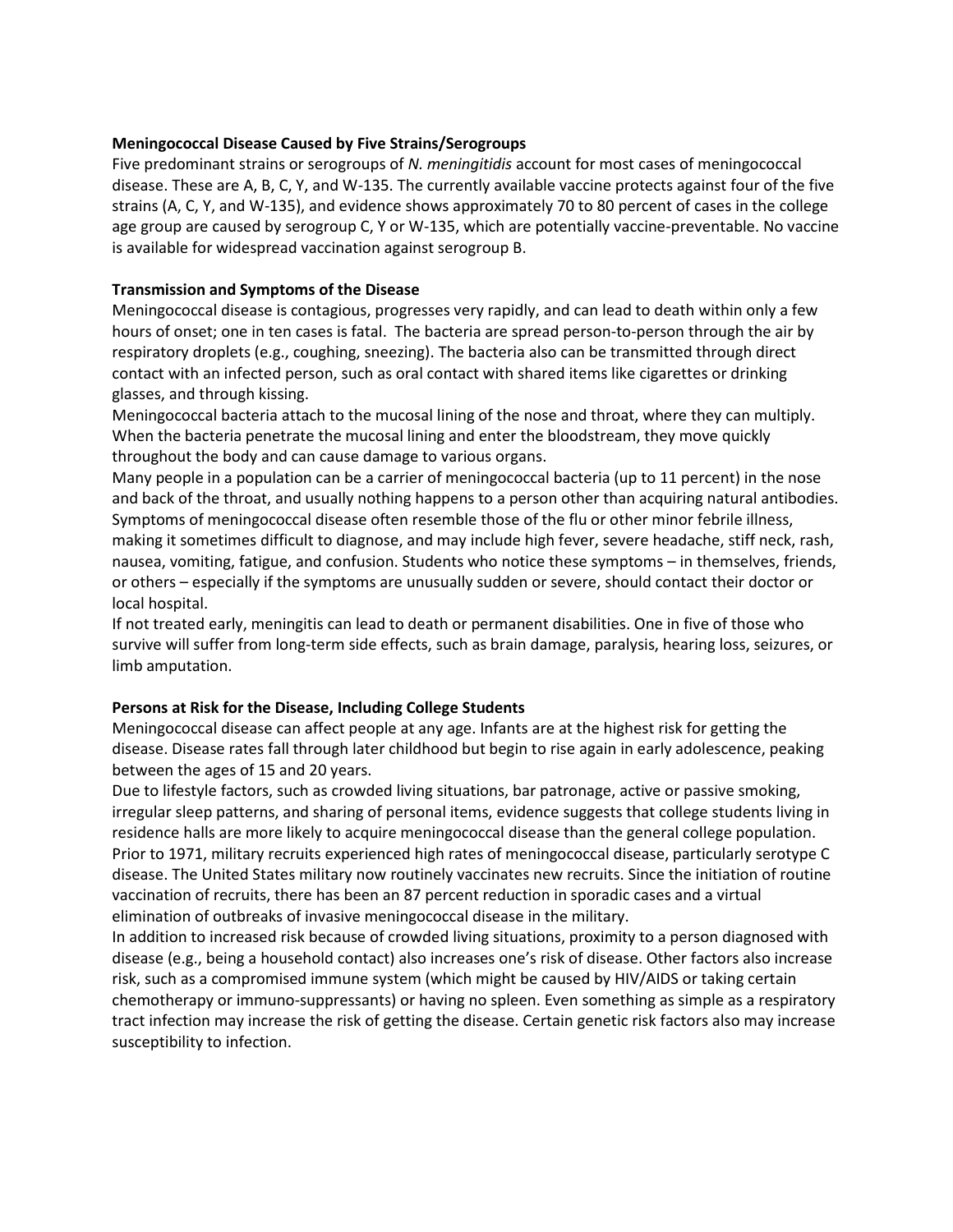## **Vaccination to Prevent Meningococcal Disease**

Meningococcal vaccination is recommended for all first-year students living in residence halls to protect against four of the five most common strains (or types) of *N. meningitidis* (A, C, Y, and W-135). In persons 15 to 24 years of age, 70 to 80 percent of cases are caused by potentially vaccine-preventable strains. All other college students younger than 25 who wish to reduce their risk of infection may choose to be vaccinated.

Because disease rates begin to climb earlier in adolescence and peak between the ages of 15 and 20 years, the vaccine also is recommended for adolescents at high school entry and young adolescents at the pre-adolescent health care visit (11 and 12 year-olds).

## **For More Information**

For more information on meningococcal disease and the vaccine, please contact your family physician. You also can visit the websites of the American College Health Association, www.acha.org/meningitis, and the Centers for Disease Control and Prevention,

www.cdc.gov/ncidod/diseases/submenus/sub\_meningitis.htm. **Source:** 

## **The American College Health Association**

The information in this pamphlet comes from the website of The American College Health Association (ACHA). ACHA, the nation's principal advocate and leadership organization for college and university health, represents a diverse membership that provides and supports the delivery of health care and prevention and wellness services for the nation's 16 million college students. The association provides advocacy, education, communications, products, and services, as well as promotes research and culturally competent practices to enhance its members' ability to advance the health of all students and the campus community. For more information, visit www.acha.org.